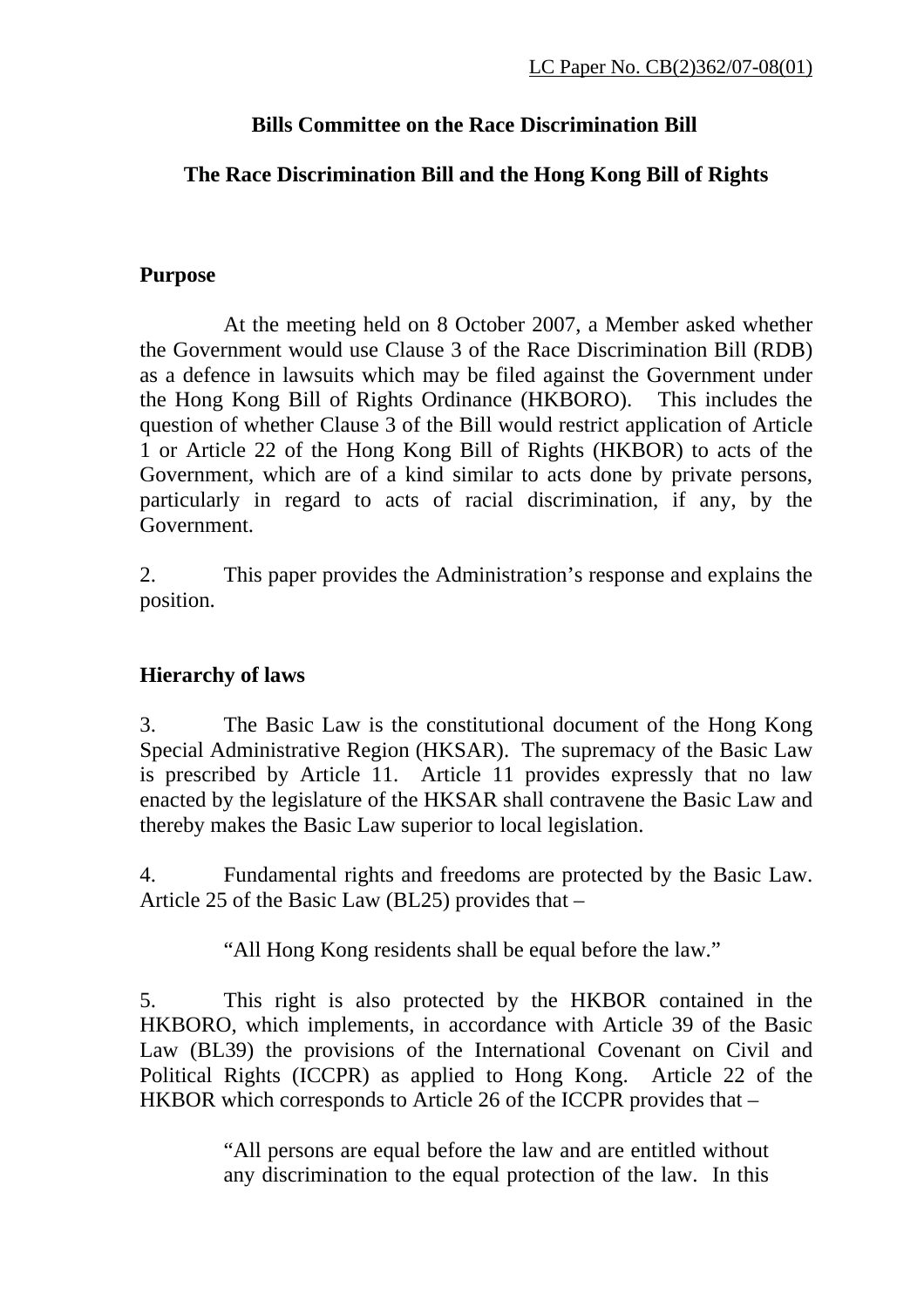respect, the law shall prohibit any discrimination and guarantee to all persons equal and effective protection against discrimination on any ground such as race, colour, sex, language, religion, political or other opinion, national or social origin, property, birth or other status."

6. In addition, Article 1(1) of the HKBOR provides that the rights recognized in the HKBOR "shall be enjoyed without distinction of any kind, such as race, colour, sex, language, religion, political or other opinion, national or social origin, property, birth or other status."

7. The RDB is not intended to affect the operation of existing enactments. More importantly, the Bill, as a piece of ordinary legislation, if and when enacted, cannot affect or undermine rights which are guaranteed under the Basic Law and protected by the HKBOR. Persons of any race, who suffer racial discrimination in the public sector, can, depending on the circumstances of the case, continue to make a claim against the Government or a public body under Article 1 or Article 22 of the HKBOR. Neither Clause 3 nor any other provision of the Bill can limit the protection provided by the human rights provisions of the Basic Law or absolve a public authority from liability arising under the HKBOR.

8. Further, the RDB was introduced to address concerns over the lack of specific legislation "protecting persons from racial discrimination to which they may be subjected by private persons, groups or organisations<sup>1</sup>. To provide for parity of treatment, we have proposed in Clause 3 that the Bill, when enacted, would apply "to an act done by or for the purpose of the Government that is of a kind similar to an act done by a private person". Clause 3 of the RDB is not meant to be an exception clause and it does not grant any exemptions to the Government. It is concerned with the scope of Government acts which may constitute a statutory tort under the provisions of the Bill.

#### **Conclusion**

9. In summary, the RDB, if and when enacted, cannot override any claims arising under the HKBOR nor can it undermine rights guaranteed under the Basic Law.

 $\overline{a}$ 1 Paragraph 17, Concluding Observation of the Committee on the Elimination of All Forms of Racial Discrimination, issued in 2001 after its consideration of the First Report of the HKSAR under the International Convention on the Elimination of All Forms of Racial Discrimination.